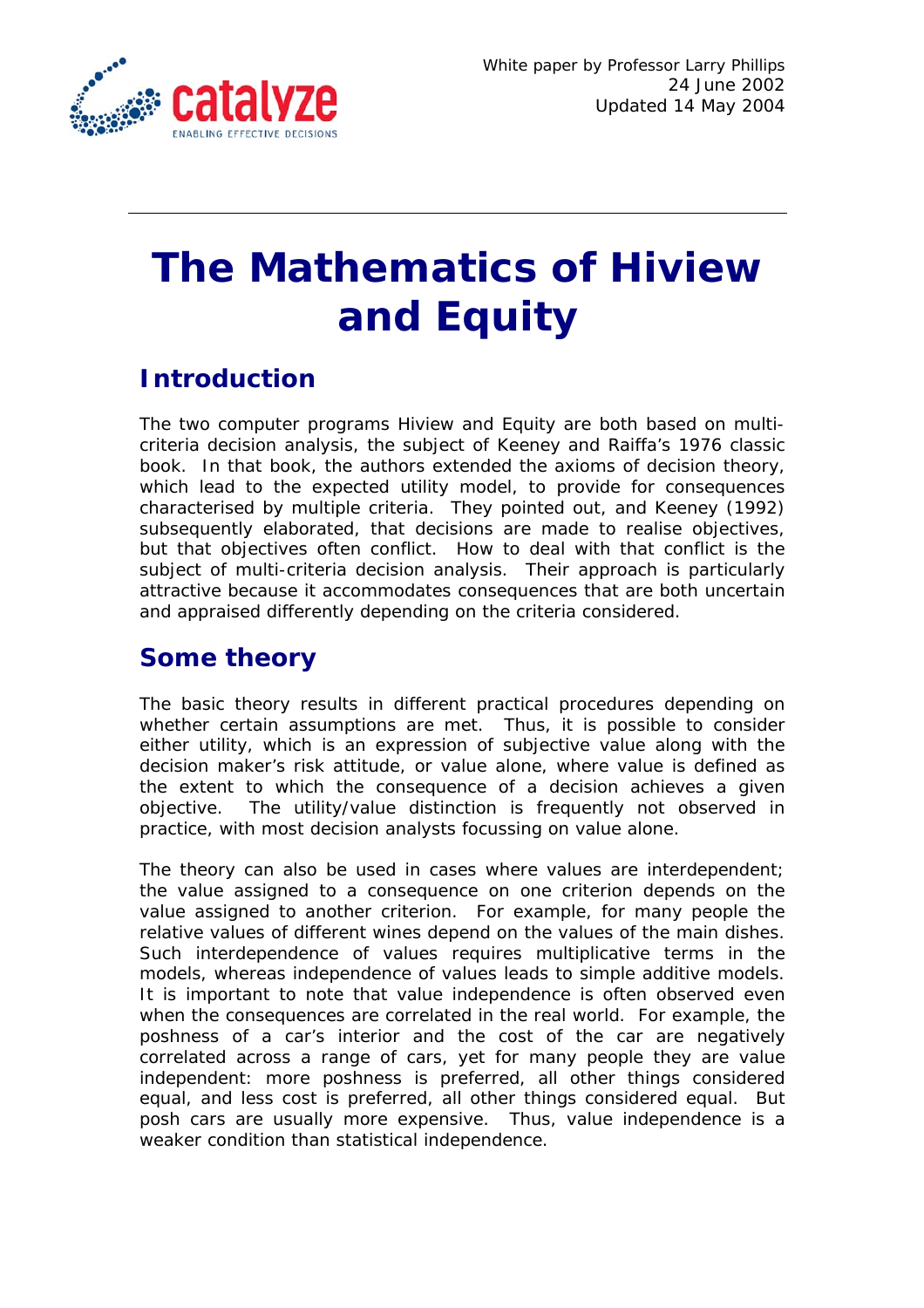Value independence is so frequently observed in real-world problems, that the simple additive model is usually found in published case studies. In any event, von Winterfeldt and Edwards (1986) argue that even when value independence is violated, the results of the simpler additive multicriteria model are still valid. Finally, it is usually simple to re-structure the criteria, combining or re-expressing those that are not value independent, to create a set of value-independent criteria. For these reasons, the designers of Hiview and Equity elected to use only the simple additive mathematics. It then behoves the user to ensure that the criteria are reasonably value independent.

## **The additive model**

It's simple. Scores are multiplied by weights and the products summed. Let  $v_{ii}$  represent the value associated with the value of option i on criterion j. Let  $w_i$  represent the weight assigned to criterion j. Then, the overall value of option i is simply:

$$
\boldsymbol{V}_i = \sum_j \boldsymbol{W}_j \boldsymbol{V}_{ij} \ . \tag{1}
$$

In words, the scores assigned to the consequence of an option on all the criteria are multiplied by the respective weights assigned to the criteria and those products summed across all the criteria. How this is implemented differs in Hiview and Equity.

### **Implementation in Hiview**

Hiview allows a hierarchical representation of objectives and criteria. Criteria are clustered under 'parent' nodes. All options are scored on all the criteria under the parent. The criteria are weighted. Whatever weighting system is used, Hiview assumes that the ratios of those weights are sacrosanct, and it normalises them by dividing the weight on each criterion by the sum of the weights on all the criteria under that node. This preserves the ratios, and yields a set of weights that sum to 1. Those weights are used in the above equation to give a single, weighted average scale for the parent node. A Hiview matrix from the 'Shampoo' model shows how equation (1) is implemented. (Note that the weights are shown here normalised. They were assessed as 60 and 120, respectively for Size and Share.)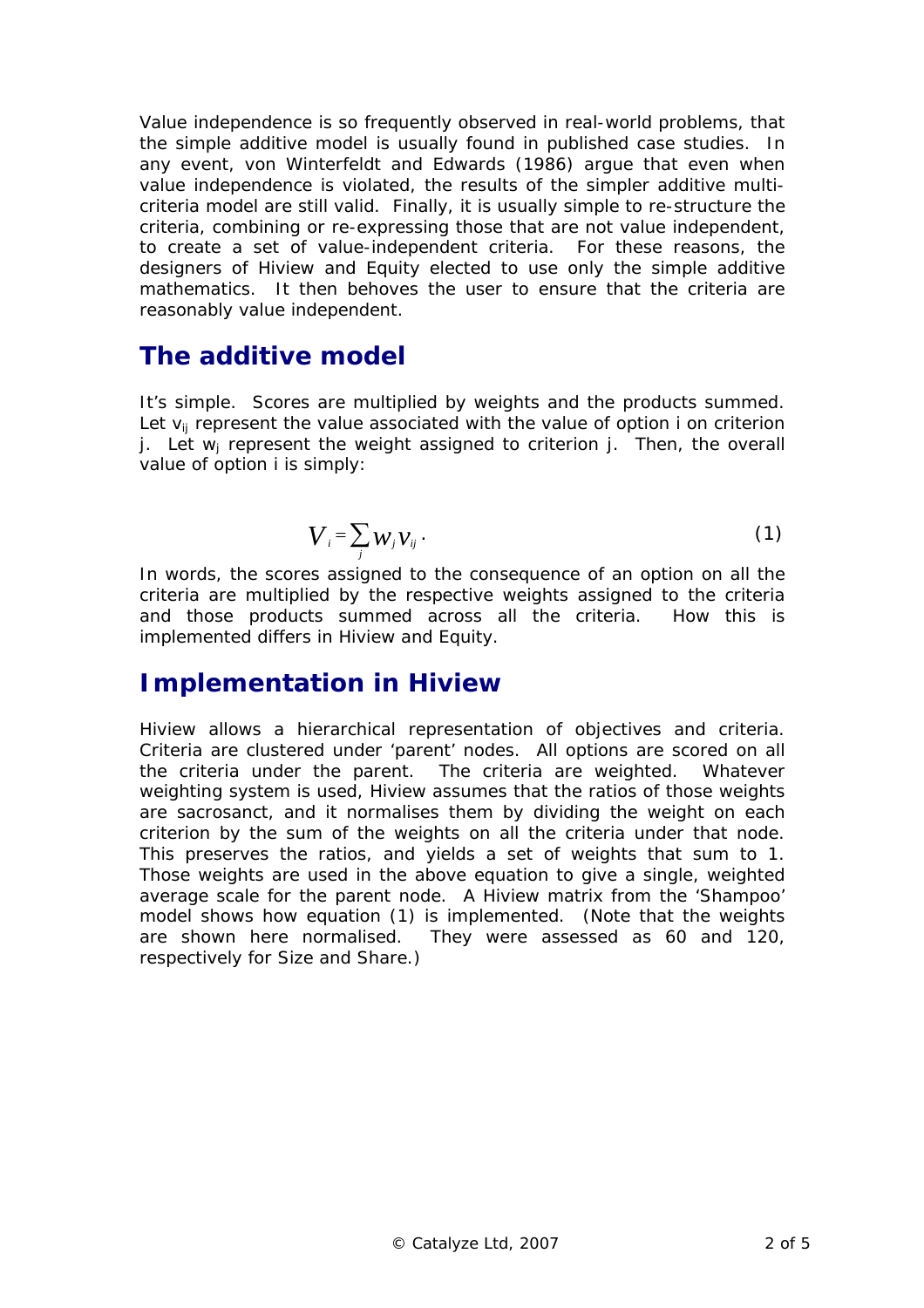

Weights at the parent nodes can be assessed separately, or Hiview can be instructed to use the sum of the lower-level weights. The latter approach is applied across all parent nodes whose children criteria are weighted by comparing them to a common standard, usually the one criterion associated with the largest swing in value from least to most preferred options. Typically, this method is used, for example, within the benefit cluster of criteria, but separate weights are then assessed as between the Benefit node, and, say, a Cost node whose criteria were assessed relative to a single Cost criterion. It is important for the user to understand that Hiview does not know what methods of scoring and weighting are used. Thus, care must be exercised to ensure that the simple calculation above does not give misleading results.

## **Implementation in Equity**

Equity is more complex because a double weighting system is used, one expressing the relative weights associated with the Benefit criteria, as in Hiview, and another giving relative weights on a given criterion but across the areas. The weights associated with the Benefit criteria are called 'across criteria weights', while the weights from one area to the next on a given criterion are called the 'within criterion weights'. Again, the simple additive model is assumed, but equation (1) is expanded to include the within criterion weight,  $w_{ik}$ , the weight on criterion j for area k. The input score for option i on criterion j in area k is represented by  $v_{ijk}$  (not shown below). Shampoo again: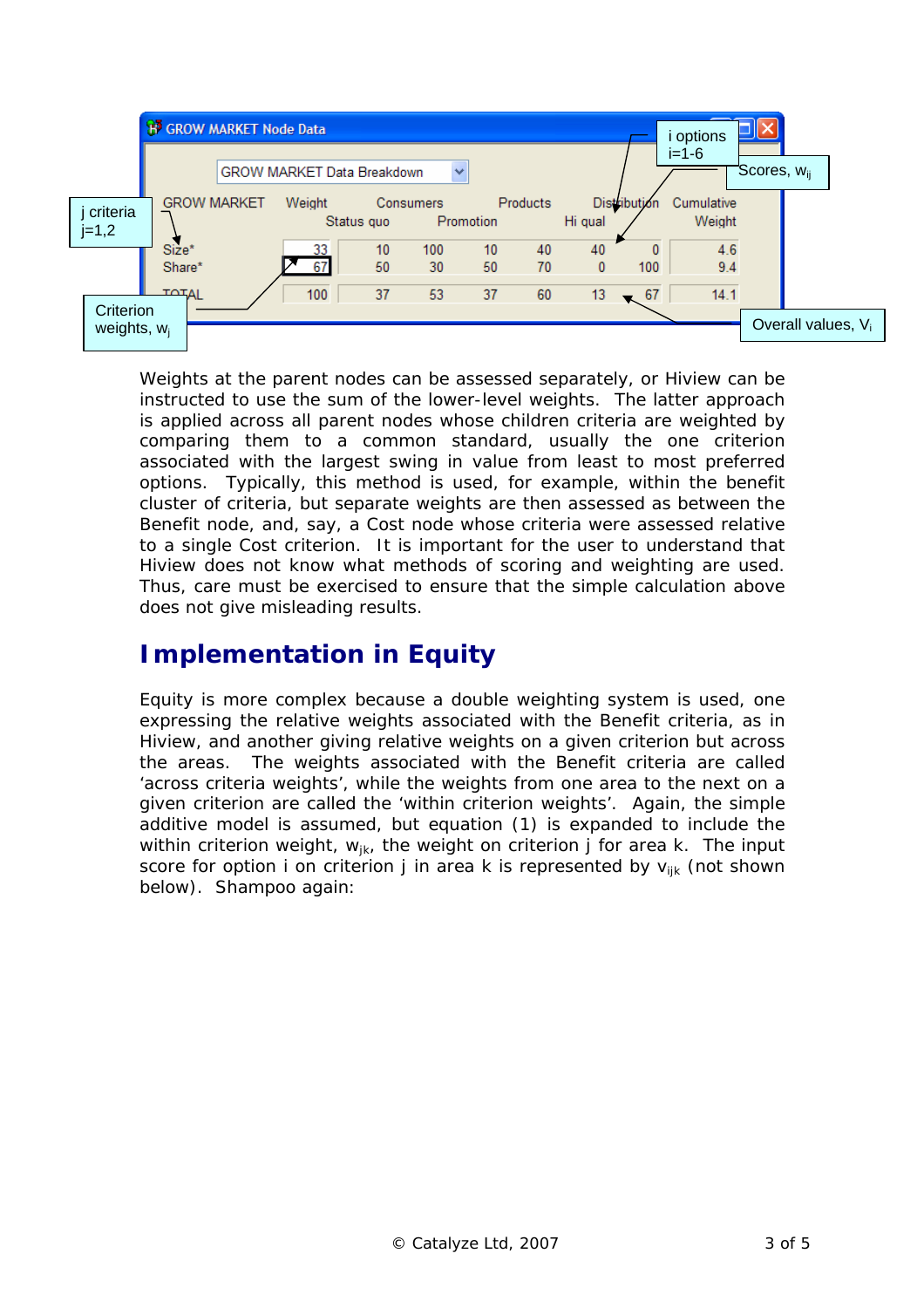



Equity converts input scores to weighted preference values  $V_{ijk}$  by applying this additive model:

$$
V_{ijk} = 10 \frac{W_j W_{jk} V_{ijk}}{\sum_j \sum_k W_j W_{jk}}
$$
 (2)

First consider the denominator. For each criterion, Equity multiplies the across criterion weight  $w_i$  by the within-criterion weight  $w_{ik}$ . It sums these products for all criteria in all areas; that is the double sum in the denominator of equation (2). For the numerator, it multiplies each input score,  $V_{iik}$ , by the product of the across and within criterion weights appropriate for that score. It then multiplies this result by 10 so the weighted preference values are shown out of 1000 rather than the input